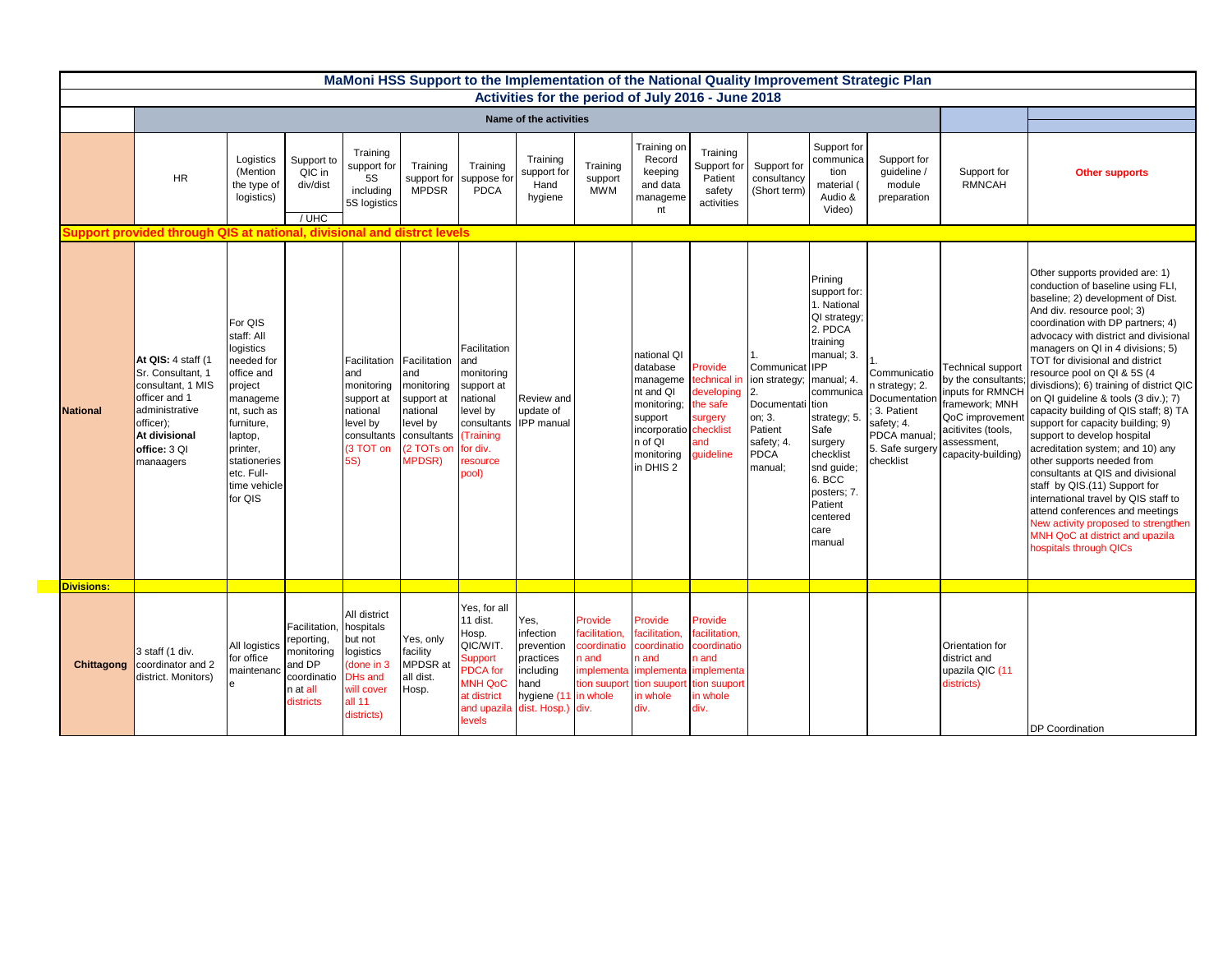|                | <b>HR</b>                                                   | Logistics<br>(Mention<br>the type of<br>logistics) | Support to<br>QIC in<br>div/dist<br>/ UHC                                                         | Training<br>support for<br><b>5S</b><br>including<br>5S logistics                                                          | Training<br>support for<br><b>MPDSR</b>                 | Training<br>uppose for<br><b>PDCA</b>                                                                                                | Training<br>support for<br>Hand<br>hygiene                                                           | Training<br>support<br><b>MWM</b>                                                                 | Training on<br>Record<br>keeping<br>and data<br>manageme<br>nt                                   | Training<br>Support for<br>Patient<br>safety<br>activities                                               | Support for<br>consultancy<br>(Short term | Support for<br>communica<br>tion<br>material (<br>Audio &<br>Video) | Support for<br>quideline /<br>module<br>preparation | Support for<br><b>RMNCAH</b>                                                                                                                                        | <b>Other supports</b> |
|----------------|-------------------------------------------------------------|----------------------------------------------------|---------------------------------------------------------------------------------------------------|----------------------------------------------------------------------------------------------------------------------------|---------------------------------------------------------|--------------------------------------------------------------------------------------------------------------------------------------|------------------------------------------------------------------------------------------------------|---------------------------------------------------------------------------------------------------|--------------------------------------------------------------------------------------------------|----------------------------------------------------------------------------------------------------------|-------------------------------------------|---------------------------------------------------------------------|-----------------------------------------------------|---------------------------------------------------------------------------------------------------------------------------------------------------------------------|-----------------------|
| <b>Sylhet</b>  | 2 staff (1 div.<br>coordinator and 1<br>district. Monitors) | All logistics<br>for office<br>maintenar<br>e      | <b>Facilitation</b><br>reporting,<br>monitoring<br>and DP<br>coordinatio<br>n at all<br>districts | All district<br>hospitals<br>but not<br>logistics<br>(alsready<br>coverd all<br>the 4 DHs)                                 | Yes, only<br>facility<br>MPDSR at<br>all dist.<br>Hosp. | Yes, for all<br>4 dist.<br>Hosp.<br>QIC/WIT.<br>Support<br><b>PDCA</b> for<br><b>MNH QoC</b><br>at district<br>and upazila<br>levels | Yes,<br>infection<br>prevention<br>practices<br>including<br>hand<br>hygiene (4<br>dist. Hosp.) div. | Provide<br>acilitation.<br>coordinatio<br>n and<br>implementa<br>ion suuport<br>in whole          | Provide<br>acilitation.<br>coordinatio<br>n and<br>implementa<br>tion suupor<br>in whole<br>div. | Provide<br>facilitation.<br>coordinatio<br>n and<br>mplementa<br>tion suuport<br>in whole<br>div.        |                                           |                                                                     |                                                     | Orientation for<br>district and<br>upazila QIC (4<br>districts):<br><b>Proposed support</b><br>to MNH QoC<br>strengthening og<br>district and<br>upazila facilities | DP Coordination       |
| <b>Barisal</b> | 2 staff (1 div.<br>coordinator and 1<br>district. Monitors) | All logistics<br>for office<br>maintenan           | <b>Facilitation</b><br>reporting,<br>monitoring<br>and DP<br>coordinatio<br>n at all<br>districts | All district<br>hospitals<br>but not<br>logistics<br>will)<br>support all<br>the 6 DHs)                                    | Yes, only<br>facility<br>MPDSR at<br>all dist.<br>Hosp. | Yes, for all<br>6 dist.<br>Hosp.<br>QIC/WIT.<br>Support<br>PDCA for<br><b>MNH QoC</b><br>at district<br>and upazila<br>levels        | Yes,<br>infection<br>prevention<br>practices<br>including<br>hand<br>hygiene (6<br>dist. Hosp.) div. | Provide<br>acilitation,<br>coordinatio<br>n and<br>mplementa<br>tion suupor<br>n whole            | Provide<br>acilitation,<br>coordinatio<br>n and<br>implement<br>tion suupor<br>in whole<br>div.  | Provide<br>facilitation,<br>coordinatio<br>n and<br>implementa<br>tion suuport<br>in whole<br>div.       |                                           |                                                                     |                                                     | Orientation for<br>district and<br>upazila QIC (6<br>districts).<br><b>Proposed support</b><br>to MNH QoC<br>strengthening og<br>district and<br>upazila facilities | DP Coordination       |
| <b>Khulna</b>  | div. coordinator                                            | All logistics<br>for office<br>maintenar           | Facilitation<br>reporting,<br>monitoring<br>and DP<br>coordinatio<br>n at all<br>districts        | All district<br>hospitals<br>but not<br>logistics<br>done in 2<br><b>DHs and</b><br>will cover<br>all the 10<br>districts) | Only<br>facilitation<br>and<br>coordinatio<br>n.        | Only<br>facilitation<br>and<br>coordinatio<br>n in the<br>whole<br>division                                                          | Only<br>facilitation<br>and<br>coordinatio<br>n (Whole<br>division)                                  | Provide<br>facilitation,<br>coordinatio<br>n and<br>mplementa<br>tion suuport<br>in whole<br>div. | Provide<br>acilitation,<br>coordinatio<br>n and<br>implementa<br>tion suupor<br>in whole<br>div. | Provide<br>facilitation,<br>coordinatio<br>n and<br>mplementa<br>tion suupor<br>in whole<br>div.         |                                           |                                                                     |                                                     | Proposed support<br>to MNH QoC<br>strengthening og<br>district and<br>upazila facilities                                                                            | DP Coordination       |
| <b>Dhaka</b>   | div. coordinator                                            | All logistics<br>for office<br>maintenar<br>è      | Facilitation,<br>reporting,<br>monitoring<br>and DP<br>coordinatio<br>n at all<br>districts       | Only<br>facilitation<br>and<br>coordinatio<br>n to whole<br>division                                                       | Only<br>facilitation<br>and<br>coordinatio<br>n         | Only<br>facilitation<br>and<br>coordinatio<br>n in the<br>whole<br>division                                                          | Only<br>facilitation<br>and<br>coordinatio<br>n (Whole<br>division)                                  | Provide<br>acilitation,<br>coordinatio<br>n and<br>mplementa<br>tion suuport<br>in whole<br>div.  | Provide<br>acilitation,<br>coordinatio<br>n and<br>implementa<br>tion suupor<br>in whole<br>div. | Provide<br>facilitation,<br>coordinatio<br>n and<br>implementa<br>tion suupor<br>in whole<br>div.        |                                           |                                                                     |                                                     | Only facilitation<br>and coordination                                                                                                                               | DP Coordination       |
| Rajshahi       | div. coordinator                                            | All logistics<br>for office<br>maintenar<br>è      | <b>Facilitation</b><br>reporting,<br>monitoring<br>and DP<br>coordinatio<br>n at all<br>districts | Only<br>facilitation<br>and<br>coordinatio<br>n to whole<br>division                                                       | Only<br>facilitation<br>and<br>coordinatio<br>n.        | Only<br>facilitation<br>and<br>coordinatio<br>n in the<br>whole<br>division                                                          | Only<br>facilitation<br>and<br>coordinatio<br>n (Whole<br>division)                                  | Provide<br>acilitation,<br>coordinatio<br>n and<br>mplementa<br>tion suuport<br>in whole<br>div.  | Provide<br>acilitation.<br>coordinatio<br>n and<br>implementa<br>tion suupor<br>in whole<br>div. | Provide<br>facilitation.<br>coordinatio<br>n and<br><b>implementa</b><br>tion suupor<br>in whole<br>div. |                                           |                                                                     |                                                     |                                                                                                                                                                     | DP Coordination       |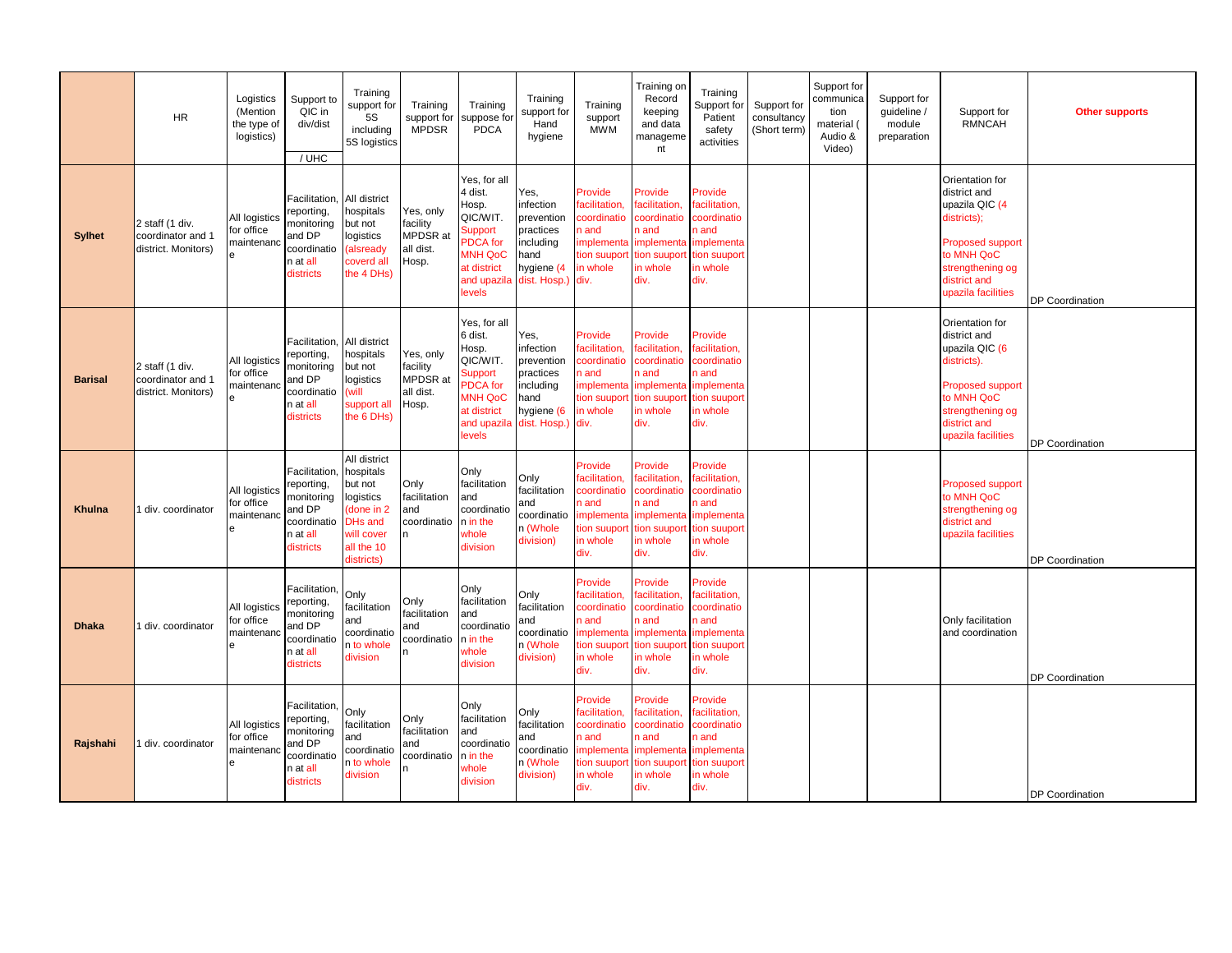|                       | <b>HR</b>                                                                         | Logistics<br>(Mention<br>the type of<br>logistics)                              | Support to<br>QIC in<br>div/dist<br>$/$ UHC                                                                                       | Training<br>support for<br>5S<br>including<br>5S logistics           | Training<br>support for<br><b>MPDSR</b>    | Training<br>suppose for<br>PDCA                                                                              | Training<br>support for<br>Hand<br>hygiene                          | Training<br>support<br><b>MWM</b>                                                                                                                                                                                 | Training on<br>Record<br>keeping<br>and data<br>manageme<br>nt                                    | Training<br>Support for<br>Patient<br>safety<br>activities                                         | Support for<br>consultancy<br>(Short term) | Support for<br>communica<br>tion<br>material (<br>Audio &<br>Video) | Support for<br>quideline /<br>module<br>preparation | Support for<br><b>RMNCAH</b>                                                                | <b>Other supports</b>                      |
|-----------------------|-----------------------------------------------------------------------------------|---------------------------------------------------------------------------------|-----------------------------------------------------------------------------------------------------------------------------------|----------------------------------------------------------------------|--------------------------------------------|--------------------------------------------------------------------------------------------------------------|---------------------------------------------------------------------|-------------------------------------------------------------------------------------------------------------------------------------------------------------------------------------------------------------------|---------------------------------------------------------------------------------------------------|----------------------------------------------------------------------------------------------------|--------------------------------------------|---------------------------------------------------------------------|-----------------------------------------------------|---------------------------------------------------------------------------------------------|--------------------------------------------|
| <b>Mymensing</b><br>h | div. coordinator                                                                  | All logistics<br>for office<br>maintenand<br>e                                  | Facilitation,<br>reporting,<br>monitoring<br>and DP<br>coordinatio<br>n at all<br>districts                                       | Only<br>facilitation<br>and<br>coordinatio<br>n to whole<br>division | Only<br>facilitation<br>and<br>coordinatio | Only<br>facilitation<br>and<br>coordinatio<br>n in the<br>whole<br>division                                  | Only<br>facilitation<br>and<br>coordinatio<br>n (Whole<br>division) | Provide<br>facilitation,<br>coordinatio<br>n and<br>implementa implementa<br>tion suuport<br>in whole<br>div.                                                                                                     | Provide<br>facilitation,<br>coordinatio<br>n and<br>tion suuport<br>in whole<br>div.              | Provide<br>facilitation,<br>coordinatio<br>n and<br>implementa<br>tion suuport<br>in whole<br>div. |                                            |                                                                     |                                                     | Only facilitation<br>and coordination                                                       | DP Coordination                            |
| Rangpur               | I div. coordinator                                                                | All logistics<br>for office<br>maintenand<br>e                                  | Facilitation,<br>reporting,<br>monitoring<br>and DP<br>coordinatio<br>n at all<br>districts                                       | Only<br>facilitation<br>and<br>coordinatio<br>n to whole<br>division | Only<br>facilitation<br>and<br>coordinatio | Only<br>facilitation<br>and<br>coordinatio<br>n in the<br>whole<br>division                                  | Only<br>facilitation<br>and<br>coordinatio<br>n (Whole<br>division) | Provide<br>facilitation.<br>coordinatio<br>n and<br>implementa<br>tion suuport<br>in whole<br>div.                                                                                                                | Provide<br>facilitation,<br>coordinatio<br>n and<br>implementa<br>tion suupor<br>in whole<br>div. | Provide<br>facilitation,<br>coordinatio<br>n and<br>implementa<br>tion suuport<br>in whole<br>div. |                                            |                                                                     |                                                     | Only facilitation<br>and coordination                                                       | <b>DP</b> Coordination                     |
|                       | Support provided directly by MaMoni HSS staff and partners in six focus districts |                                                                                 |                                                                                                                                   |                                                                      |                                            |                                                                                                              |                                                                     |                                                                                                                                                                                                                   |                                                                                                   |                                                                                                    |                                            |                                                                     |                                                     |                                                                                             |                                            |
| Habiganj              | 1 QI Manager; 1 FC<br>QI (partner NGO)                                            | Logistics<br>support for<br>QIC<br>meetings;<br>supervision<br>visits by<br>QIC | QIC<br>formation,<br>training,<br>facilitation<br>of<br>meetings,<br>logistics<br>support at<br>district and<br>upazila<br>levels | 5 S training<br>completed                                            | All dist and<br>upazila<br>facilities      | <b>PDCA</b><br>training for<br>DH.<br>Support<br>PDCA for<br>MNH QoC<br>at district<br>and upazila<br>levels | Printed &<br>distributed<br>and<br>washing<br>poster                | Developed<br>Guidelines<br>for MWM.<br>Supported<br>use of color<br>coded bins<br>and<br>dumping<br>pits at<br>district,<br>upazila and<br>union<br>levels.<br>Mobilization<br>of LG<br>support for<br><b>MWM</b> | All district,<br>upazila and<br>union level<br>facilities                                         |                                                                                                    |                                            |                                                                     |                                                     | MNH QoC<br>implementation at<br>all levels (district,<br>upazila and union)<br>through QICs | Support for special focus facility -<br>DH |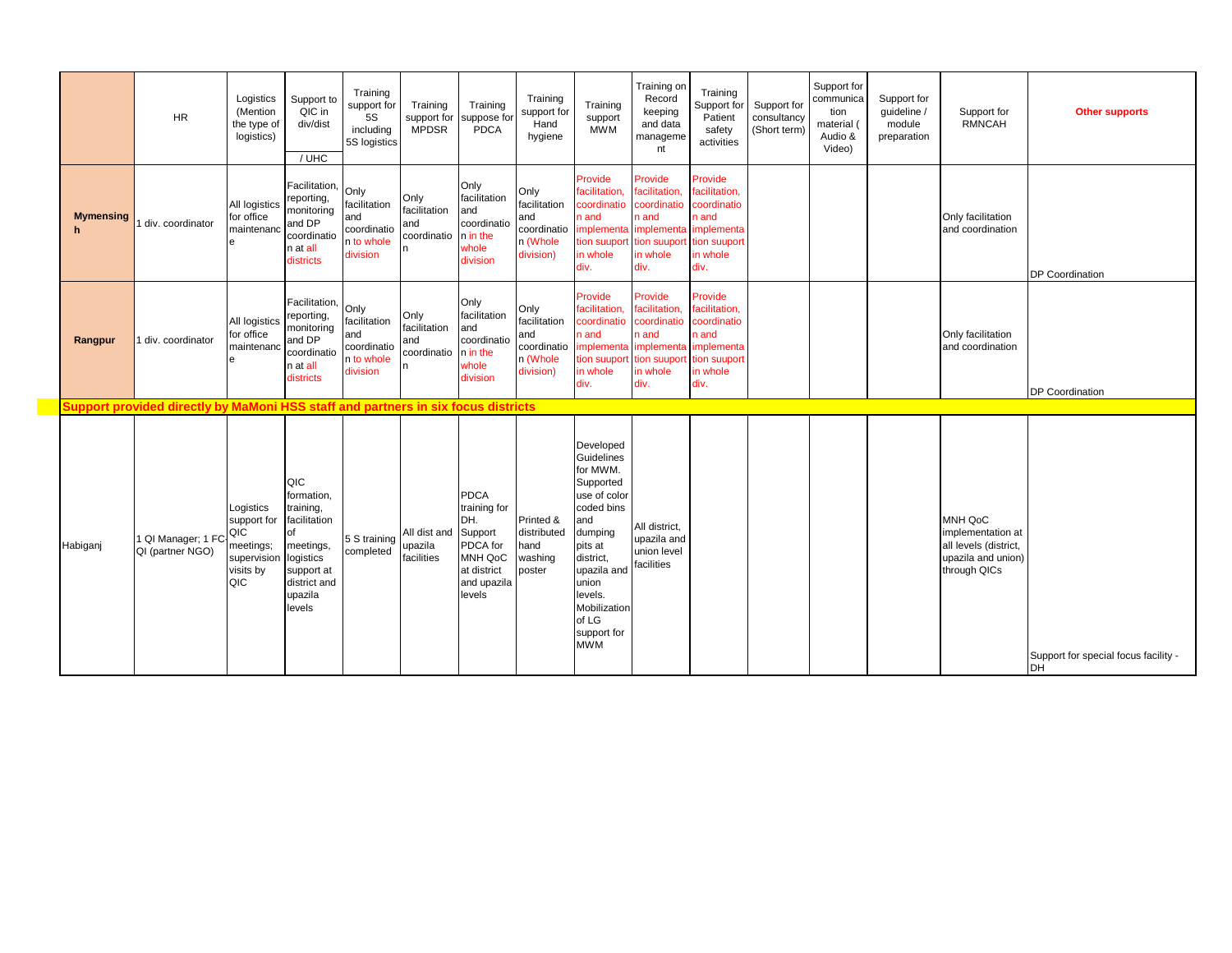|            | <b>HR</b>                               | Logistics<br>(Mention<br>the type of<br>logistics)                              | Support to<br>QIC in<br>div/dist<br>/ UHC                                                                                         | Training<br>support for<br>5S<br>including<br>5S logistics | Training<br>support for<br><b>MPDSR</b> | Training<br>suppose for<br><b>PDCA</b>                                                                                                                                                 | Training<br>support for<br>Hand<br>hygiene            | Training<br>support<br><b>MWM</b>                                                                                                                                                                                 | Training on<br>Record<br>keeping<br>and data<br>manageme<br>nt | Training<br>Support for<br>Patient<br>safety<br>activities | Support for<br>consultancy<br>(Short term) | Support for<br>communica<br>tion<br>material (<br>Audio &<br>Video) | Support for<br>quideline /<br>module<br>preparation | Support for<br><b>RMNCAH</b>                                                                | <b>Other supports</b>                                                        |
|------------|-----------------------------------------|---------------------------------------------------------------------------------|-----------------------------------------------------------------------------------------------------------------------------------|------------------------------------------------------------|-----------------------------------------|----------------------------------------------------------------------------------------------------------------------------------------------------------------------------------------|-------------------------------------------------------|-------------------------------------------------------------------------------------------------------------------------------------------------------------------------------------------------------------------|----------------------------------------------------------------|------------------------------------------------------------|--------------------------------------------|---------------------------------------------------------------------|-----------------------------------------------------|---------------------------------------------------------------------------------------------|------------------------------------------------------------------------------|
| Noakhali   | 1 QI Manager; 1 FC<br>QI (partner NGO)  | Logistics<br>support for<br>QIC<br>meetings;<br>supervision<br>visits by<br>QIC | QIC<br>formation,<br>training,<br>facilitation<br>of<br>meetings,<br>logistics<br>support at<br>district and<br>upazila<br>levels | 5 S training<br>planned                                    | All dist and<br>upazila<br>facilities   | <b>PDCA</b><br>training for<br>DH.<br>Support<br>PDCA for<br>MNH QoC<br>at district<br>and upazila<br>levels<br>Support<br>PDCA for<br>MNH QoC<br>at district<br>and upazila<br>levels | Printed &<br>distributed<br>hand<br>washing<br>poster | Developed<br>Guidelines<br>for MWM.<br>Supported<br>use of color<br>coded bins<br>and<br>dumping<br>pits at<br>district,<br>upazila and<br>union<br>levels.<br>Mobilization<br>of LG<br>support for<br><b>MWM</b> | All district,<br>upazila and<br>union level<br>facilities      |                                                            |                                            |                                                                     |                                                     | MNH QoC<br>implementation at<br>all levels (district,<br>upazila and union)<br>through QICs | Support for special focus facility -<br>DH                                   |
| Lakhsmipur | 1 QI Manager; 1 FC-<br>QI (partner NGO) | Logistics<br>support for<br>QIC<br>meetings;<br>supervision<br>visits by<br>QIC | QIC<br>formation,<br>training,<br>facilitation<br>of<br>meetings,<br>logistics<br>support at<br>district and<br>upazila<br>levels | 5 S training<br>completed                                  | All dist and<br>upazila<br>facilities   | Support<br>PDCA for<br>MNH QoC<br>at district<br>and upazila<br>levels                                                                                                                 | Printed &<br>distributed<br>hand<br>washing<br>poster | Developed<br>Guidelines<br>for MWM.<br>Supported<br>use of color<br>coded bins<br>and<br>dumping<br>pits at<br>district.<br>upazila and<br>union<br>levels.<br>Mobilization<br>of LG<br>support for<br><b>MWM</b> | All district,<br>upazila and<br>union level<br>facilities      |                                                            |                                            |                                                                     |                                                     | MNH QoC<br>implementation at<br>all levels (district,<br>upazila and union)<br>through QICs | Development of Model Hospital,<br>including Community Participation<br>Model |